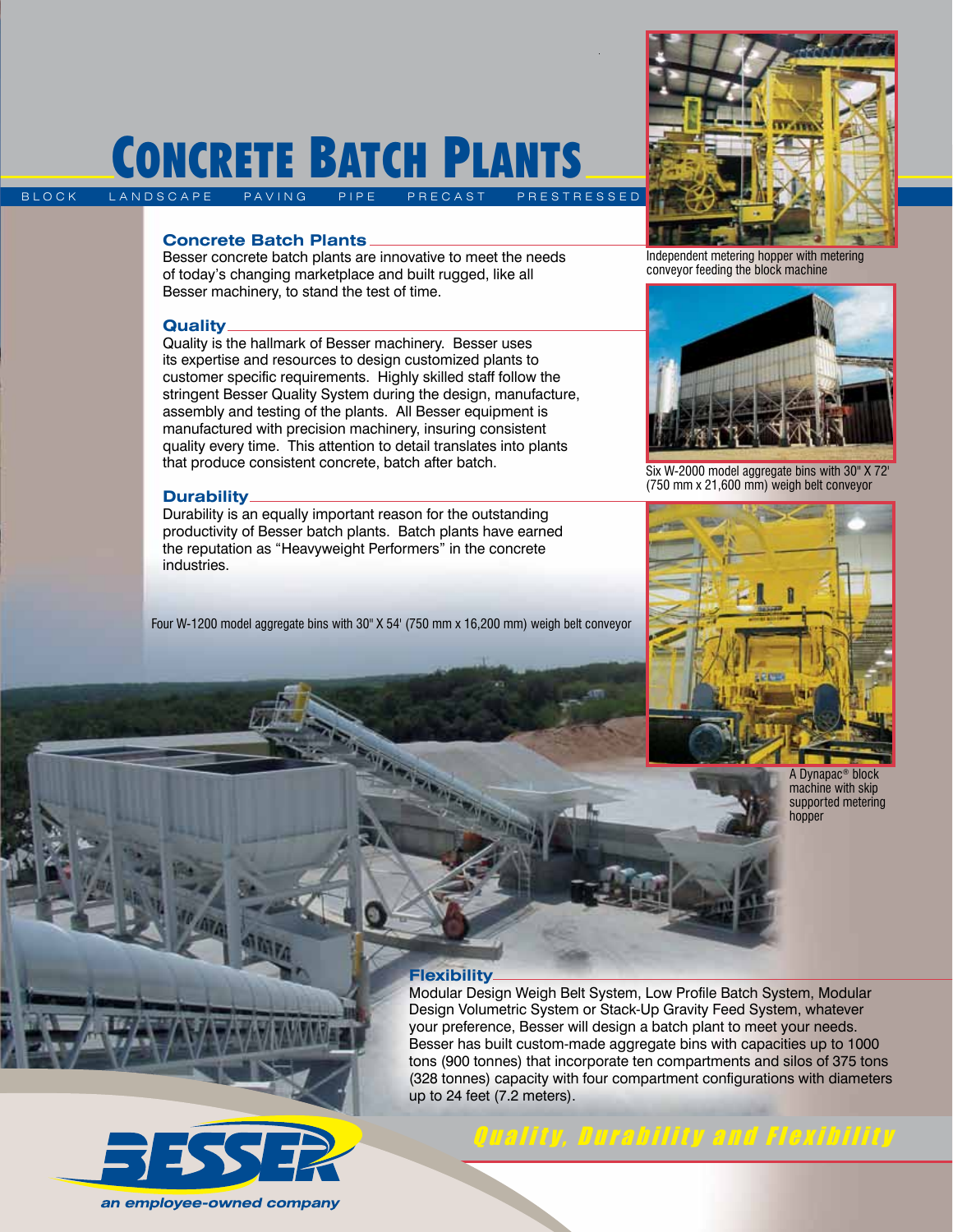# Concrete Batch Plants

# Modular Design Weigh Belt System

### *Model:* W-1200 to W-2800

### *Features:*

- Quick and simple erection
- $\blacksquare$  The ability for future expansion: start with four bins and easily expand to seven bins in a row
- Aggregate bin capacities begin at 30 tons (27 tonnes) per compartment and can be expanded up to 140 tons (126 tonnes) per compartment
- Completely smooth interior walls insure complete discharge of all material from the bins
- Utilization of two bolted gates per bin compartment facilitates simple, effective maintenance and cost-effective operation
- An optional moisture separator package and an oil-free ambient dryer system prolong the life and efficiency of solenoid valves



Aggregate bin gate bottom and weigh belt conveyor



Model W-1200 aggregate bin and weigh belt conveyor

| <b>Bin Size</b><br>Ton / Tonnes | <b>Bin Height</b><br>(Dimension "C") |                                                                                        |
|---------------------------------|--------------------------------------|----------------------------------------------------------------------------------------|
| 60/54                           | 24' 7" / 7493 mm                     | Note: Volume calculations are water-level.<br>Tonnage based upon 100 pounds/cubic foot |
| 100/90                          | 30' 7" / 9233 mm                     | (90 tonnes) of material                                                                |
| 140 / 126                       | 36' 7" / 11,151 mm                   |                                                                                        |
|                                 |                                      |                                                                                        |



Auto-Cad drawing of model W-1200 aggregate bins, see chart above for height elevations

### Low Profile Batch System

### *Model:* LA - 45 to LA - 289

#### *Features:*

- Solid design
- **Maintenance free operation**
- Modular construction of the aggregate bin allows 90-degree rotation to the batch conveyor when needed
- Aggregate bin is available with three to six compartments utilizing either a turn-head feed system or a radial stacker system, depending on your needs and site requirements
- Easy extension of the aggregate bins for additional storage capacity
- **Pre-assembled and wired at the factory for quick and** easy erection

Besser batch mixer with aggregate holding hopper, cement batcher and radial metering conveyor

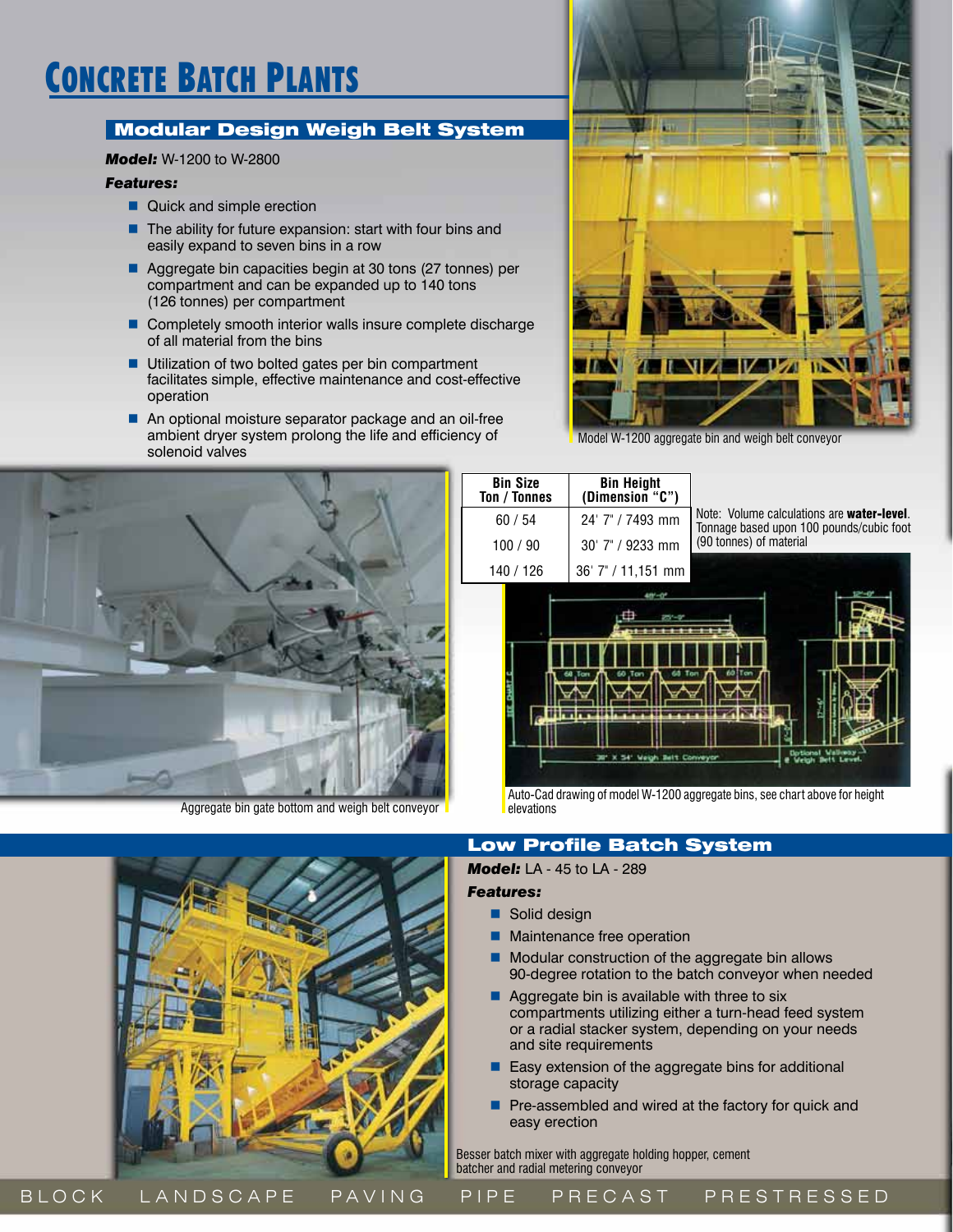# Concrete Batch Plants

### Modular Design Volumetric System



*Model:* V-1200 to V-2800

#### *Features:*

- **Modular bin system for ease of erection** and future expansion
- **Volumetric feeder belts under each** aggregate bin compartment feed onto a collecting conveyor that gathers and transfers material to the mixer
- Silos have capacities from 60 165 tons (54 - 149 tonnes) per compartment
	- air pads
	- **clean-out inspection ports at the silo** cone discharge
	- **emergency pressure relief valves**
	- **double wall partitions in** two-compartment silos
	- **dust collection**

| <b>Bin Size</b><br>Ton / Tonnes | <b>Bin Height</b><br>(Dimension "C") |  |
|---------------------------------|--------------------------------------|--|
| 60/54                           | 24' 7" / 7493 mm                     |  |
| 100/90                          | $30'$ 7" / 9233 mm                   |  |
| 140 / 126                       | 36' 7" / 11,151 mm                   |  |



Auto-Cad drawing of model V-1200 aggregate bins, see chart above for height elevations



Auto-Cad drawing of mixer elevations and silos, see chart below for height elevations and silo sizes

| <b>Model of Silo</b>                 | 1300-1   | $1575 - 1$        | 1800-1      | 2400-1     | 3000-1     | 3570-1        | 3000-2              | 3570-2            |
|--------------------------------------|----------|-------------------|-------------|------------|------------|---------------|---------------------|-------------------|
| Silo Total Cubic Feet / Cubic Meters | 300 / 39 | 1575 / 47         | 1800 / 54   | 2400 / 72  | 3000 / 90  | 3570 / 107    | 3000 / 90           | 3570 / 107        |
| Cubic Feet per CMPT                  | 300 / 39 | 1575 / 47         | 1800 / 54   | 2400 / 72  | 3000 / 90  | 3570 / 107    | 1500 / 45           | 1785 / 54         |
| Tons Cement @ 94 # (PCF) / Tonnes    | 61/55    | 74 / 67           | 85/77       | 112/101    | 141 / 127  | 167 / 150     | / 63 x CMPT<br>70 / | 84 / 76 x CMPT    |
| Shell Length / mm                    | 3658     | ' 4572<br>$15'$ / | 5334<br>.6" | 24' / 7315 | 9449<br>31 | 36'<br>10.973 | / 9449<br>31'       | $'$ 10.973<br>36' |

#### Weigh hopper under "LA" style aggregate



| Model | <b>Bin Height</b><br>(Dimension "A") | C/L of Head Pulley<br>(Dimension "B") |
|-------|--------------------------------------|---------------------------------------|
| LA145 | 25' 6" / 7772 mm                     | 37' 9" / 11,506 mm                    |
| LA181 | 27' 6" / 8382 mm                     | 39' 9" / 12,116 mm                    |
| LA217 | 29' 6" / 8992 mm                     | 41' 9" / 12,725 mm                    |
| LA235 | 30' 6" / 9296 mm                     | 42' 9" / 12,725 mm                    |
| LA253 | 31' 6" / 9601 mm                     | 43' 9" / 13,335 mm                    |
| LA271 | 32' 6" / 9906 mm                     | 44' 9" / 13,640 mm                    |
| LA289 |                                      | 33' 6" / 10,221 mm 45' 9" / 13,945 mm |
|       |                                      |                                       |

Note: Volume calculations are water-level. Tonnage based upon 100 pounds/cubic foot (90 tonnes) of material

Auto-Cad drawing of model LA-145 aggregate bins with chart for height elevations



| Model | <b>Cubic Feet</b> | Cubic Yards /<br><b>Cubic Meters</b> | Tons /<br><b>Tonnes</b> |
|-------|-------------------|--------------------------------------|-------------------------|
| LA145 | 2368              | 88 / 71                              | 118 / 106               |
| LA181 | 3038              | 113/91                               | 152 / 137               |
| LA217 | 3694              | 137 / 111                            | 185 / 167               |
| LA235 | 4025              | 149 / 121                            | 201/181                 |
| LA253 | 4355              | 161 / 131                            | 217/195                 |
| LA271 | 4682              | 173 / 140                            | 234 / 211               |
| LA289 | 5017              | 186 / 151                            | 251 / 226               |

B LOCK LANDSCAPE PAVING PIPE